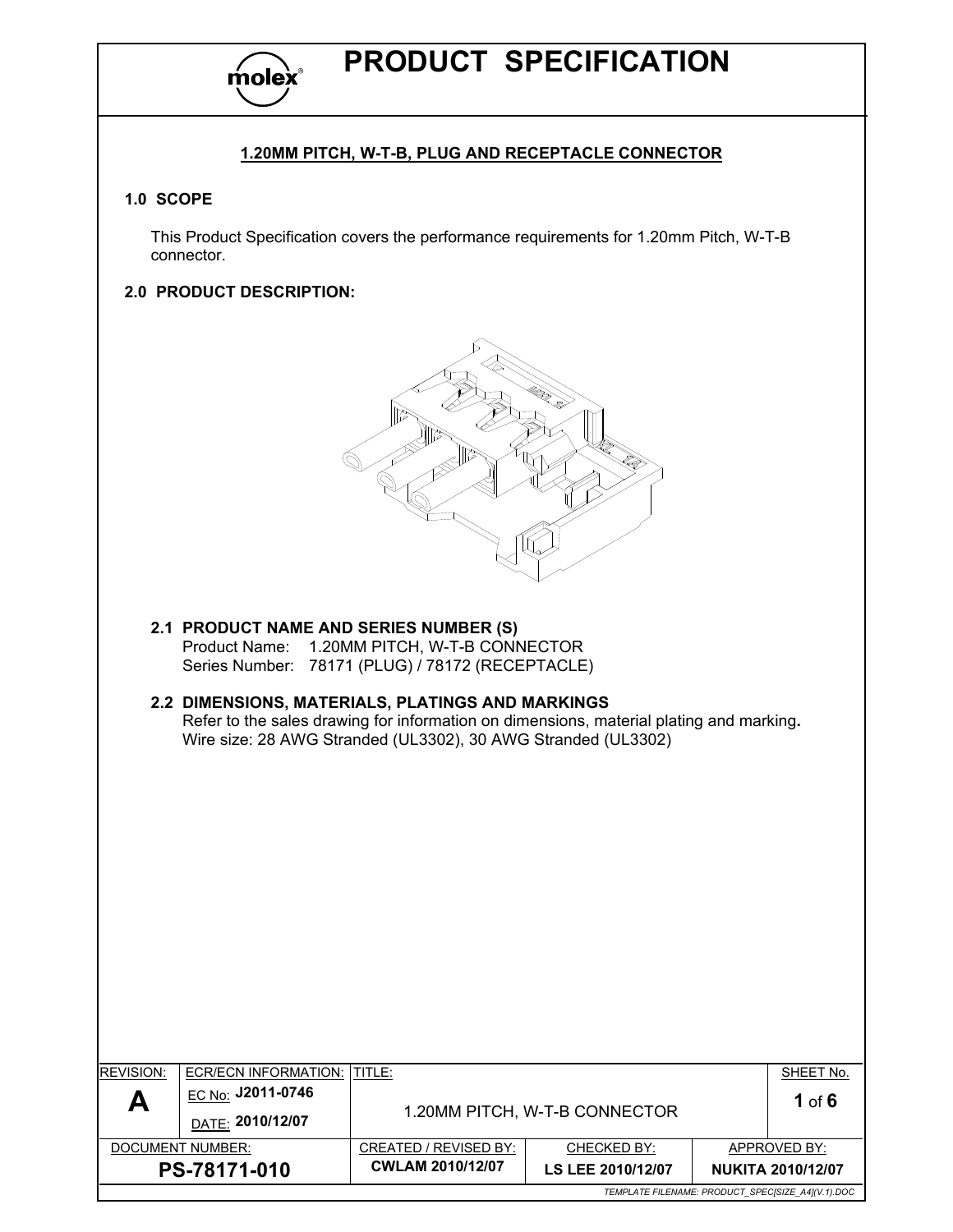

### 3.0 APPLICABLE DOCUMENTS AND SPECIFICATIONS

The following documents are part of this specification to the extent specified herewith. In the event of conflict between the requirements of this specification and the product drawings, the product drawings shall take precedence. In the event of conflict between the requirements of this specification and reference documents, this specification shall take precedence.

### 4.0 RATINGS

### 4.1 VOLTAGE

50 Volts AC/DC (MAXIMUM)

### 4.2 CURRENT

1.5 Amps (MAXIMUM)

### 4.3 OPERATING TEMPERATURE

 $-25^{\circ}$ C to + 85 $^{\circ}$ C

### 5.0 PERFORMANCE

### 5.1 ELECTRICAL REQUIREMENTS

| <b>ITEM</b> | <b>DESCRIPTION</b>                                 | <b>TEST CONDITION</b>                                                                     | <b>REQUIREMENT</b>       |
|-------------|----------------------------------------------------|-------------------------------------------------------------------------------------------|--------------------------|
| 5.1.1       | <b>Contact</b><br><b>Resistance</b><br>(Low Level) | Measure contact resistance by 10mA DC. Max open<br>circuit voltage 20 mV<br>(EIA-364-23)  | <b>20 milli-ohms Max</b> |
| 5.1.2       | <b>Insulation</b><br><b>Resistance</b>             | Measurement taken between adjacent contacts<br>where 500V DC is applied<br>(EIA-364-21)   | 100 Mega-ohms Min        |
| 5.1.3       | <b>Dielectric</b><br>Withstanding<br>Voltage       | Receptacle subjected to 500V AC for 1 minute<br>between adjacent contacts<br>(EIA-364-20) | No breakdown             |

| <b>REVISION:</b>                                  | ECR/ECN INFORMATION: ITITLE:                   |                               |                    |  | SHEET No.                |
|---------------------------------------------------|------------------------------------------------|-------------------------------|--------------------|--|--------------------------|
| A                                                 | l <u>EC No:</u> J2011-0746<br>DATE: 2010/12/07 | 1.20MM PITCH, W-T-B CONNECTOR | $2$ of 6           |  |                          |
|                                                   | DOCUMENT NUMBER:                               | CREATED / REVISED BY:         | <b>CHECKED BY:</b> |  | APPROVED BY:             |
|                                                   | PS-78171-010                                   | <b>CWLAM 2010/12/07</b>       | LS LEE 2010/12/07  |  | <b>NUKITA 2010/12/07</b> |
| TEMPLATE FILENAME: PRODUCT_SPEC[SIZE_A4](V.1).DOC |                                                |                               |                    |  |                          |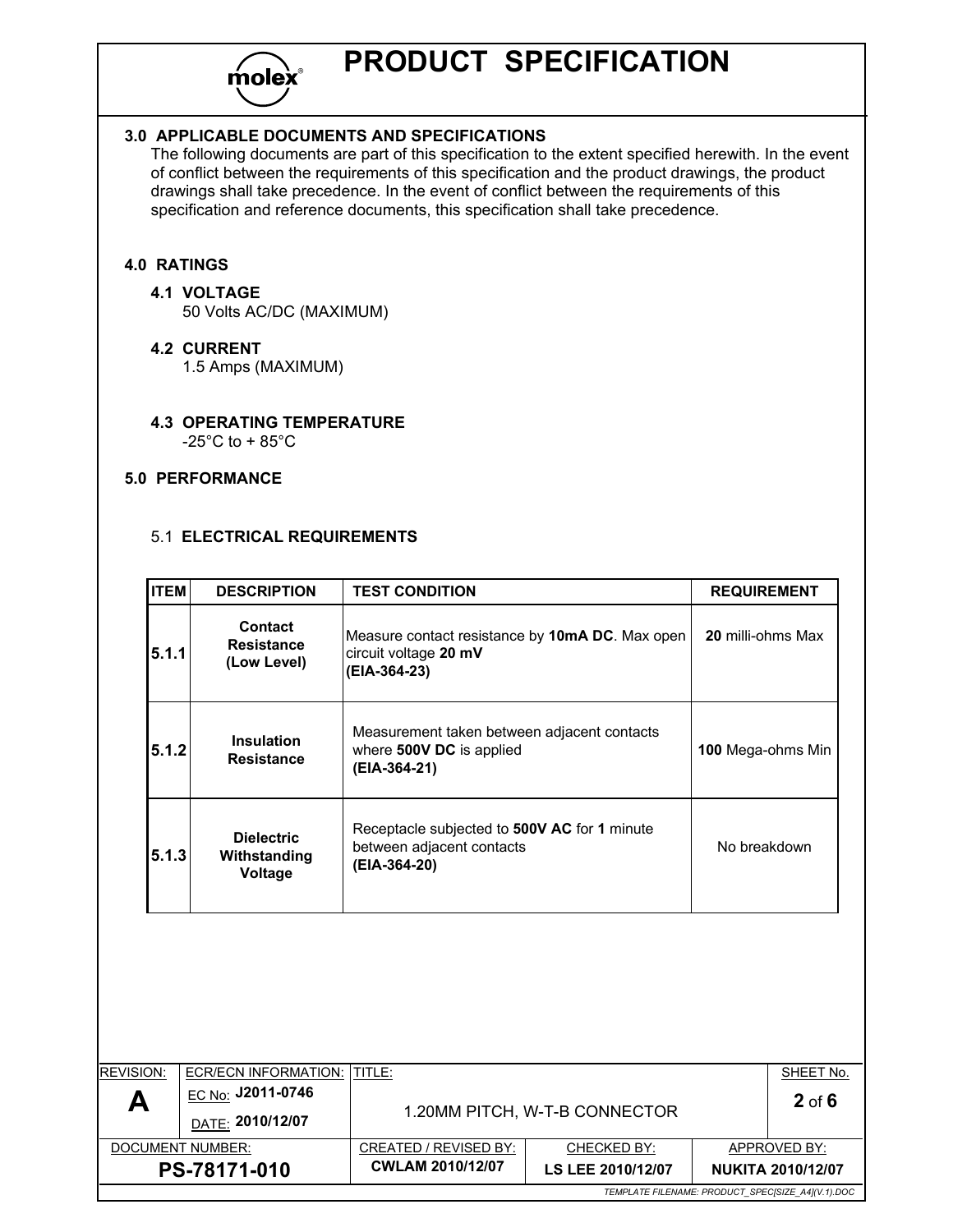

# molex<sup>®</sup> PRODUCT SPECIFICATION

|       |                                                  | Rated as per followed, after 2 hours<br>(EIA-364-70) |       |       |       |       |                           |
|-------|--------------------------------------------------|------------------------------------------------------|-------|-------|-------|-------|---------------------------|
|       |                                                  |                                                      | 2 ckt | 3 ckt | 4 ckt | 5 ckt |                           |
| 5.1.4 | <b>Temperature rise</b><br>(via Current Cycling) | AWG#<br>28                                           | 1.5A  | 1.5A  | 1.5A  | 1.5A  | 30 deg C temp rise<br>max |
|       |                                                  | <b>AWG</b><br>#30                                    | 1.0A  | 1.0A  | 1.0A  | 1.0A  |                           |
|       |                                                  |                                                      |       |       |       |       |                           |

### 5.2 MECHANICAL REQUIREMENTS

| <b>ITEM</b> | <b>DESCRIPTION</b>                      | <b>TEST CONDITION</b>                                                                                                                                                              | <b>REQUIREMENT</b>                                                                                                                                                           |  |  |
|-------------|-----------------------------------------|------------------------------------------------------------------------------------------------------------------------------------------------------------------------------------|------------------------------------------------------------------------------------------------------------------------------------------------------------------------------|--|--|
| 5.2.1       | <b>Mate/Unmate force</b>                | Mate and unmate plug and<br>receptacle vertically at a rate of<br>25mm/minute<br>(EIA-364-13)                                                                                      | Unit: $N$<br>No.<br>Unmate (Min)<br>Mate<br>of<br>(Max)<br>10x<br>1x<br>3x<br>ckt<br>$\overline{2}$<br>18<br>3<br>21<br>1.2<br>4.0<br>1.5<br>$\overline{4}$<br>24<br>5<br>27 |  |  |
| 5.2.2       | <b>Durability</b>                       | Mate connectors up to 10 cycles<br>vertically at a maximum rate of 10<br>cycles per minute<br>(EIA-364-09)                                                                         | 20 milli-ohms Max<br>(Change from initial)                                                                                                                                   |  |  |
| 5.2.3       | <b>Vibration</b>                        | Mate connectors and vibrate in 3<br>mutually perpendicular planes.<br>Amplitude: 1.52mm<br>Frequency: 10-55-10Hz/minute<br>Duration: 2 hrs in each X, Y, Z<br>axis<br>(EIA-364-28) | 1) 20 milli-ohms Max<br>(Change from initial)<br>2) Discontinuity < 1 microsecond                                                                                            |  |  |
| 5.2.4       | <b>Wire Crimping</b><br><b>Strength</b> | Pull wire axially from terminal at<br>a rate of 12.7mm per minute                                                                                                                  | Refer to Crimp Specification<br>CS-78172-013                                                                                                                                 |  |  |

|                  |                                                          |                               |                   |  | TEMPLATE FILENAME: PRODUCT SPECISIZE A4](V.1).DOC |
|------------------|----------------------------------------------------------|-------------------------------|-------------------|--|---------------------------------------------------|
|                  | PS-78171-010                                             | <b>CWLAM 2010/12/07</b>       | LS LEE 2010/12/07 |  | <b>NUKITA 2010/12/07</b>                          |
|                  | DOCUMENT NUMBER:                                         | CREATED / REVISED BY:         | CHECKED BY:       |  | APPROVED BY:                                      |
| А                | DATE: 2010/12/07                                         | 1.20MM PITCH, W-T-B CONNECTOR | $3$ of $6$        |  |                                                   |
| <b>REVISION:</b> | <b>ECR/ECN INFORMATION:</b><br>⊑ <u>C No:</u> J2011-0746 | <b>ITITLE:</b>                |                   |  | SHEET No.                                         |
|                  |                                                          |                               |                   |  |                                                   |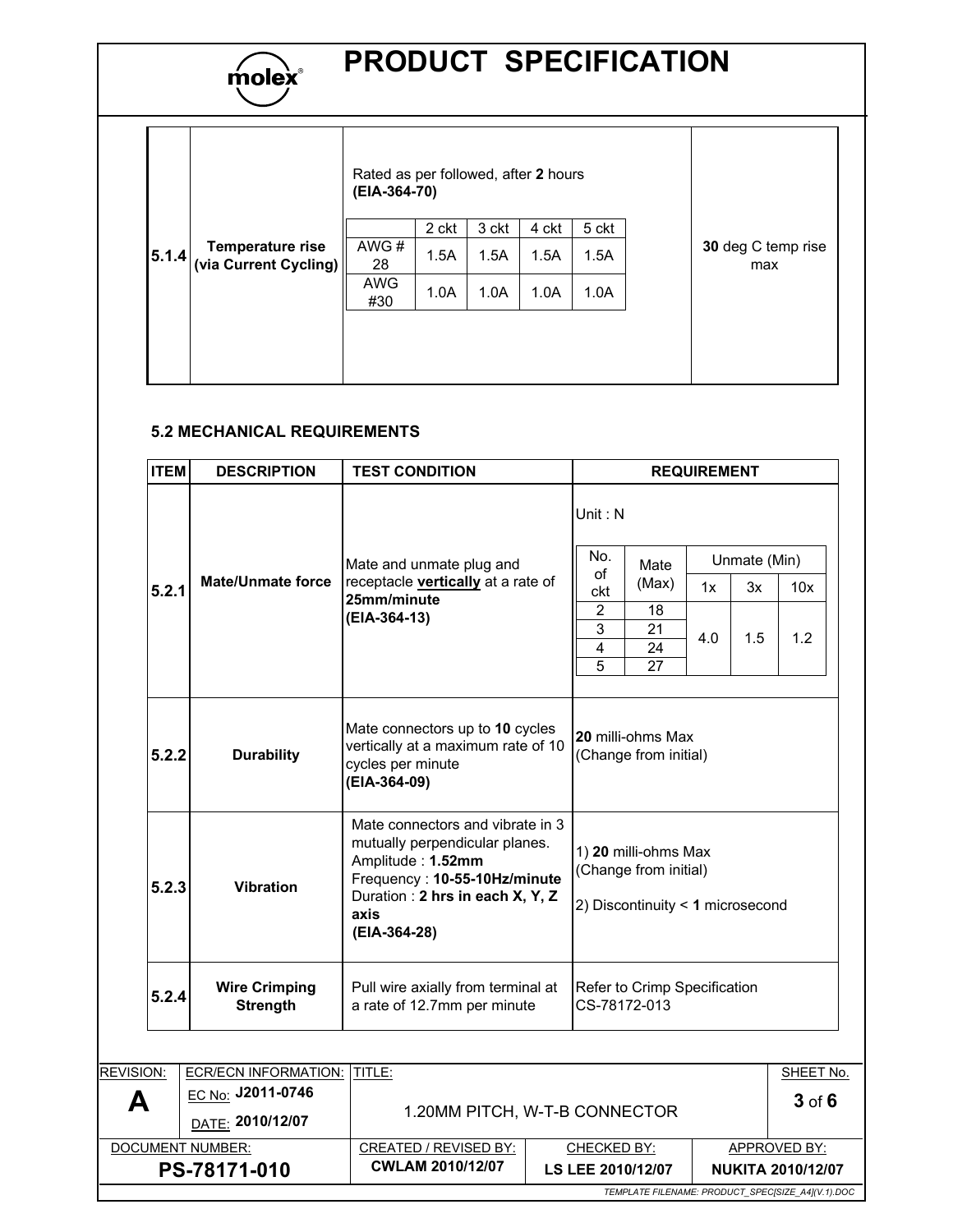

| 5.2.5 | <b>Terminal Pull</b><br>Strenath | Pull terminal axially from housing $ _{4N}$ Minimum<br>at a rate of 12.7mm per minute |  |
|-------|----------------------------------|---------------------------------------------------------------------------------------|--|
|-------|----------------------------------|---------------------------------------------------------------------------------------|--|

### 5.2 ENVIRONMENTAL REQUIREMENTS

| <b>DESCRIPTION</b>                | <b>TEST CONDITION</b>                                           | <b>REQUIREMENT</b>                                                  |  |
|-----------------------------------|-----------------------------------------------------------------|---------------------------------------------------------------------|--|
|                                   | Mate connectors; expose to 10 cycles of                         | 1) Contact Resistance: 20<br>$m\Omega$ Max (Change from<br>initial) |  |
| <b>Thermal Shock</b>              | Temperature (DegC) Duration (Min)<br>30<br>$-25$<br>30<br>$+85$ | 2) Insulation Resistance:<br>100 MΩ Min                             |  |
|                                   | (EIA-364-32)                                                    | 3) Dielectric Strength: No<br>Breakdown                             |  |
|                                   |                                                                 | 4) Appearance: No damage                                            |  |
| <b>Thermal Aging</b>              | Mate connectors; expose to:<br>96 hours at 85 +/- 2 Deg C       | 1) Contact Resistance: 20<br>$m\Omega$ Max (Change from<br>initial) |  |
|                                   |                                                                 | 2) Appearance: No damage                                            |  |
|                                   |                                                                 | 1) Contact Resistance: 20<br>$m\Omega$ Max (Change from<br>initial) |  |
| <b>Humidity</b><br>(Steady State) | Relative Humidity: 90 to 95 %<br>Duration: 96 hours             | 2) Insulation Resistance:<br>100 MΩ Min                             |  |
|                                   |                                                                 | 3) Dielectric Strength: No<br>Breakdown                             |  |
|                                   |                                                                 | 4) Appearance: No damage                                            |  |
| Solderability                     | Parts shall be tested as per EIA-638                            | Solder coverage :<br>95% Min<br>(Per SMES-152)                      |  |
|                                   |                                                                 | (EIA-364-32)<br>Temperature : 40 +/- 2 Deg C<br>(EIA-364-31)        |  |

| TEMPLATE FILENAME: PRODUCT SPECISIZE A4](V.1).DOC |                                |                               |                   |  |                          |
|---------------------------------------------------|--------------------------------|-------------------------------|-------------------|--|--------------------------|
|                                                   | PS-78171-010                   | <b>CWLAM 2010/12/07</b>       | LS LEE 2010/12/07 |  | <b>NUKITA 2010/12/07</b> |
|                                                   | DOCUMENT NUMBER:               | CREATED / REVISED BY:         | CHECKED BY:       |  | APPROVED BY:             |
| A                                                 | DATE: 2010/12/07               | 1.20MM PITCH, W-T-B CONNECTOR |                   |  |                          |
|                                                   | l <sub>EC No:</sub> J2011-0746 |                               |                   |  | 4 of 6                   |
| <b>REVISION:</b>                                  | <b>ECR/ECN INFORMATION:</b>    | <b>ITITLE:</b>                |                   |  | SHEET No.                |
|                                                   |                                |                               |                   |  |                          |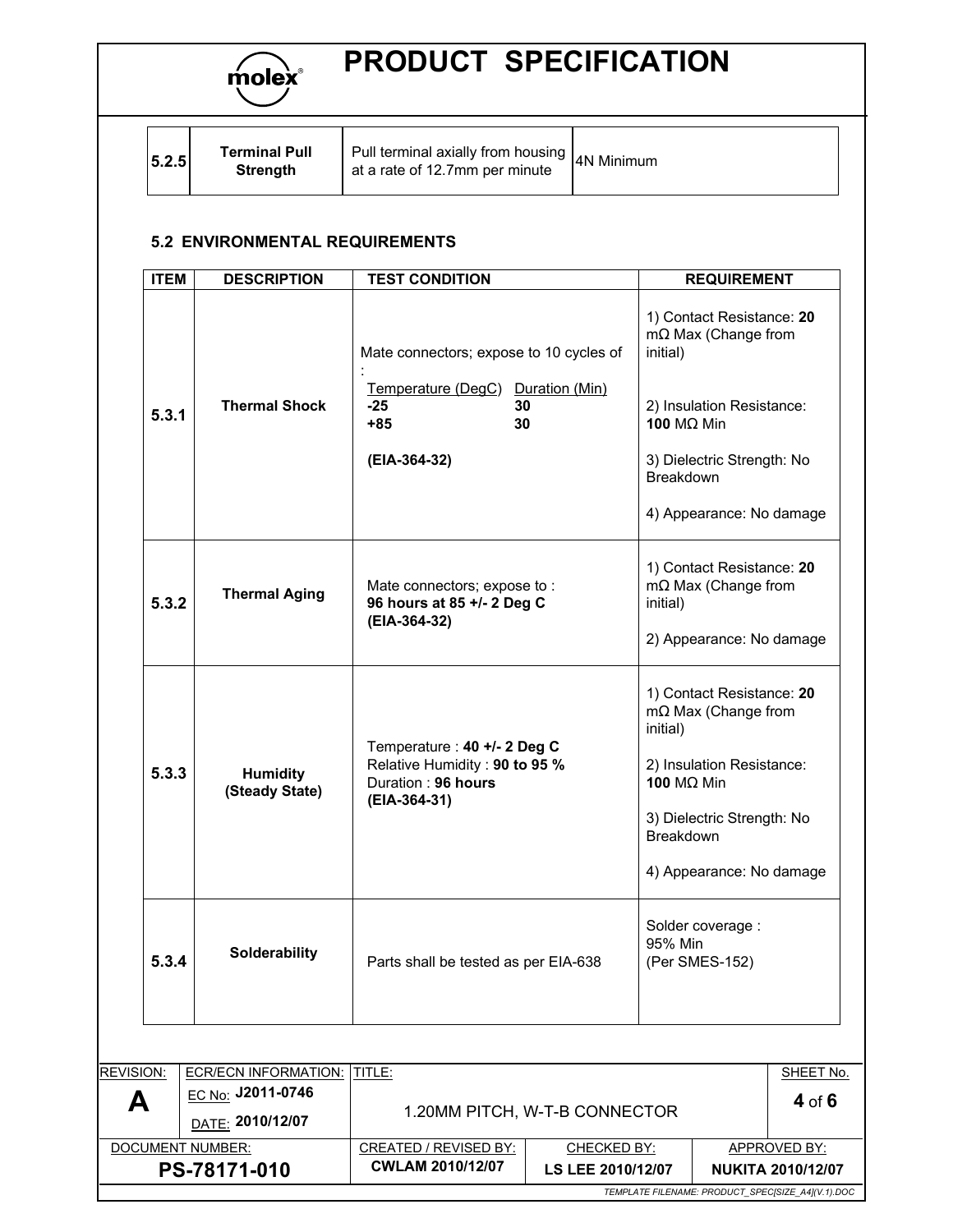

| 5.3.5 | <b>Resistance to</b><br>Soldering heat<br>(Base on 2 times<br>reflow process) | Average Ramp Rate<br>Preheat Temp. (Min.)<br>Preheat Temp. (Max.)<br><b>Preheat Time</b><br>Ramp to Peak<br>Time over liquidus<br>Peak Temperature<br>Time within $5^{\circ}$ C of peak<br>Ramp - Cool Down<br>Time 25°C to Peak | $3^{\circ}$ C/sec max.<br>$150^{\circ}$ C<br>$200^{\circ}$ C<br>$60 - 180$ sec<br>3°C/sec max.<br>$60 - 150$ sec<br>$260 + 0/-5$ °C<br>$10 - 15$ sec.<br>$6^{\circ}$ C/sec max.<br>8 mins max | Visual: No Damage to<br>insulator material |
|-------|-------------------------------------------------------------------------------|----------------------------------------------------------------------------------------------------------------------------------------------------------------------------------------------------------------------------------|-----------------------------------------------------------------------------------------------------------------------------------------------------------------------------------------------|--------------------------------------------|
|-------|-------------------------------------------------------------------------------|----------------------------------------------------------------------------------------------------------------------------------------------------------------------------------------------------------------------------------|-----------------------------------------------------------------------------------------------------------------------------------------------------------------------------------------------|--------------------------------------------|

### 6.0 PACKAGING

Parts shall be packaged to protect against damage during handling, transit and storage.

### 7.0 OTHER INFORMATION



### 7.1 SURFACE MOUNT REFLOW TEMPERATURE PROFILE